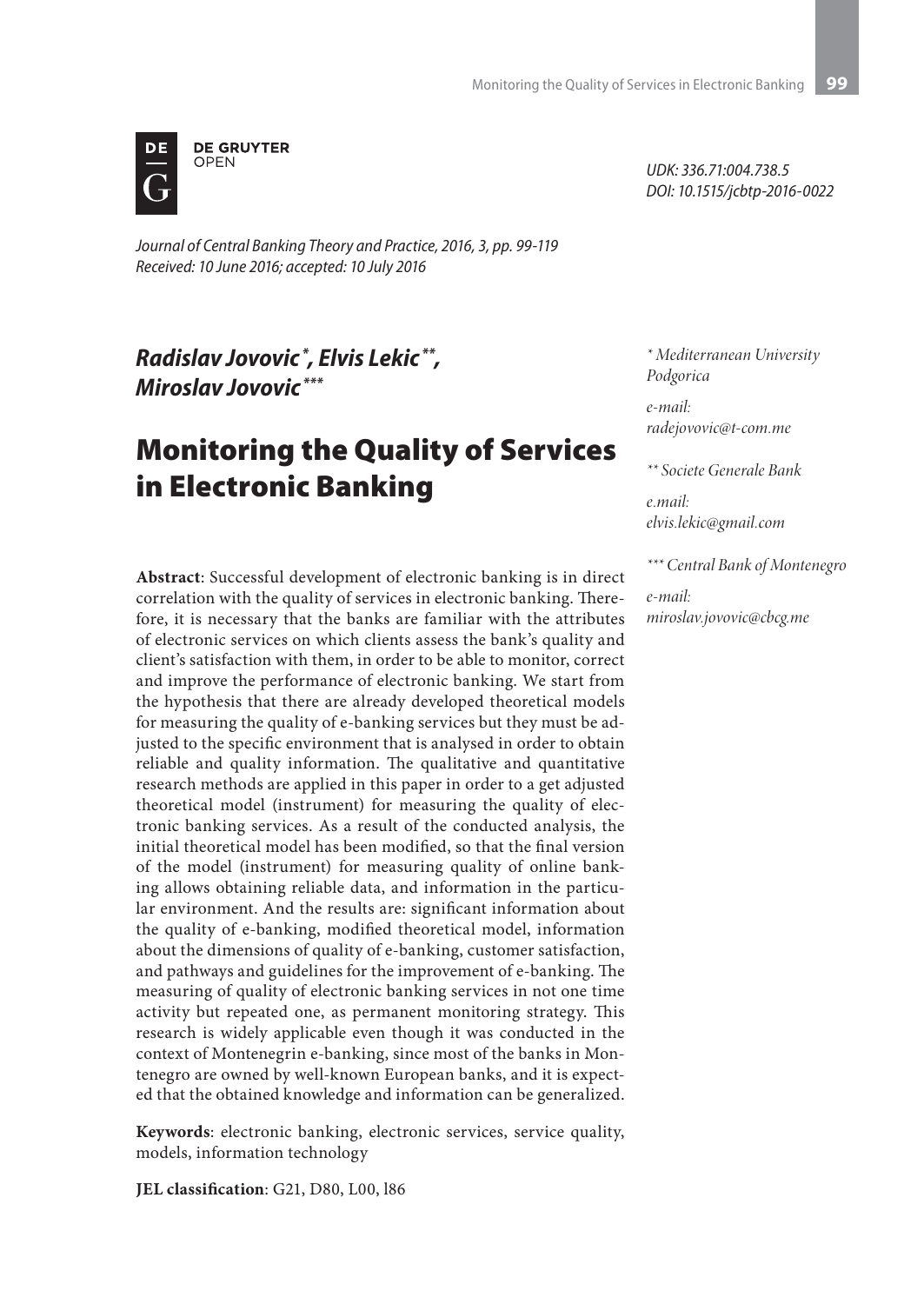# **1. Introduction**

Electronic banking (e-banking) is a "use of technology that allows clients to electronically perform banking transactions without visiting a bank" (Sethi & Bhatia, p. 55). E-banking is providing not only essential services, such as checking account balances, transferring from the account and others, but it develops into various multi-services for its users. E-banking offers a unique service that can be distinguished from traditional offers in banks, including the provision of financial information services, online loan applications, investment products (e.g. buying bonds), and other financial products (e.g. buying life insurance or car insurance), as well as third-party services (e.g. online tax payment, online bill payment) and other similar products. From the client's perspective, attractiveness of e-banking include: providing services anywhere and anytime, 24-hour availability, no queues, low cost service, speed of provided services, etc. Users are now able to choose their service provider if their demands are not met, given that through e-banking the costs of changing provider have been reduced. The real challenge for providers of banking services is a timely response to demands of these users, given that slow reaction brings risk of losing the existing customers. With these challenges, service quality plays a very important role. Clearly, providing quality services is a guarantee to meet the needs of users, as well as their retention.

Simply said, services are activities, processes and performances. The most important specifics of services with the greatest degree of agreement among experts in this field are the following:

- Intangibility of services,
- Simultaneity (inseparability) of production and consumption of services,
- Heterogeneity (variability) of services,
- • Perishability (impermanence) of services.

The specificity of these services is that they could not be in physical possession. Due to their peculiarities, some authors suggest that, in addition to the classic characteristics of services which separate them from physically tangible products, financial services should introduce additional three specificities, to position them in relation to the (physical) products, but also to other services, such as:

- Responsibility to the clients (creditors)
- Duration of the service consumption, and
- Contingency of service

Financial services are complex, but fiduciary responsibility is related to the providers (financial services i.e. financial institutions) who provide financial advice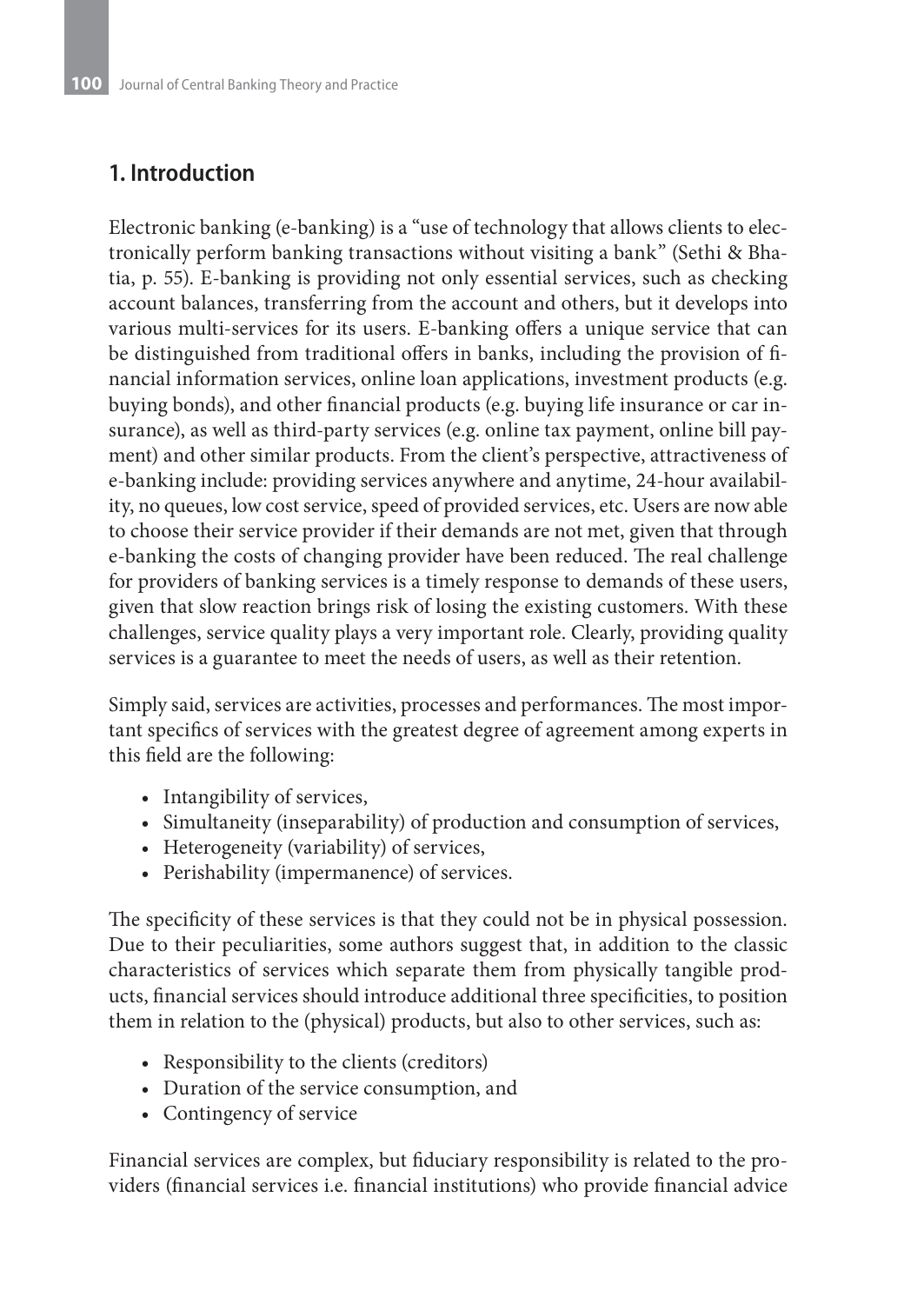and manage the money of their clients. This imposes a special responsibility to the financial institutions to explain in detail all the positive and negative aspects of the services they provide to their customers.

Duration of spending and the specificity of financial services are often a longterm, so managing the relations becomes very important. Intangibility is considered the most important feature of services, and all other qualities derive from it. At the banks, as financial organizations, the indicators of quality could be humanistic and mechanical. Humanistic indicators relate to the behaviour of employees towards customers, and mechanical includes relation between the cost and quality of services. Banking services fall into the categories of services where the intangibility is very strong. Transience, i.e. impermanence of services, as the last feature of banking services, arises from the fact that it cannot be stored, preserved, saved or returned. Impermanence is not a problem if the demand for banking products and services is permanent (steady). If demand fluctuates, service companies face problems. A bank needs to develop its operations in a manner to provide good service at the moment when there is a need for this service. Failure to satisfy users' needs, for example due to a malfunctioning ATM, inevitably leads to dissatisfaction of clients.

## **2. Quality of e-banking**

In summary, the quality of service perceived by a user is based on a comparison of expectations (e.g. what the user can expect from company's offer) and performance (e.g. what are the user's experience and perception in relation to the service provided). In other words, the quality of service can be defined as the gap or difference between the expected and the services provided. Parasuraman et.al (1988) – nije navedeno u references concluded that the quality of services is "a total evaluation of a company that is a result of comparison between the company's performance and the user's expectations about how the companies in given industry should do business."

Clearly, online services (e-services) are services provided via the Internet, which makes it different from traditional services. In other words, providing online services depends on the information that service providers initially collect from the user, and then analyse. In this way, they can offer services that are in demand, as well as personalized services. Thanks to the rapid development of information technology, online services have already contributed to some changes in habits and people`s everyday lives, especially in communication between companies and customers. The main advantage of online services is not only the fact that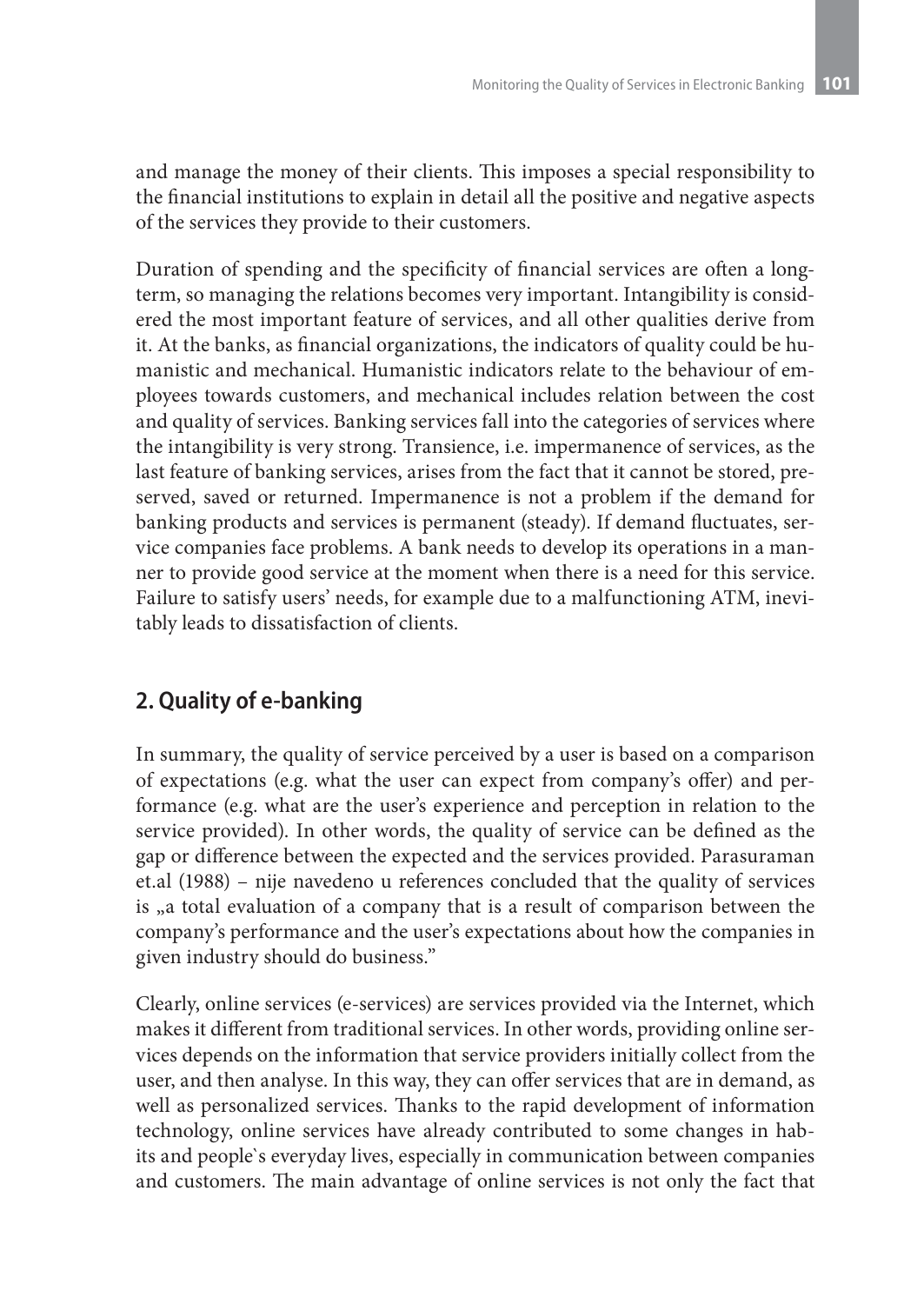their role is crucial for successful e-business, from the perspective of service providers, but also that providing high quality services enables interaction in terms of information flow (Yang, and Fang, 2004).

Comprehension of the online service concept should help better understanding of the quality of online services. According to Santos (2003), the quality of e-services is an overall assessment of the service provided on the virtual market from the perspective of the user. In their study, Zeithaml, Parasuraman, & Malhotra (2000) defined the quality of e-service as a degree to which a website can promote the whole process of online trade, including efficient and effective shopping of products and services. The competitive advantage is one of the major advantages that quality online service can provide through e-commerce. To sum up, the quality of e-services has enormous potential that can be used in realizing the business strategy and improving the efficiency and profitability (Cronin, 2003). Also, the quality of online services has a significant role in the era of information technology. With the increasing popularity of online banking services grows the need to develop scale for assessing e-service quality. Moreover, numerous researches were conducted to define the scale for assessing the e-service quality in order to improve e-business. Those scales for assessing e-service quality can be divided into two categories, based on priorities and tendencies of the very research: website design quality and electronic retailing service quality.

### **2.1. Theoretical model**

The theoretical model applied is ES-QUAL/E-Rec S-QUAL, developed by Parasuraman, Zeithaml & Malhotra (2005), modified for measuring the quality of online banking services. ES-QUAL / E-Rec S-QUAL involves the interaction between the user interface and website, but also the process of trade and services after the interaction. It is believed that the ES-QUAL/E Rec-S-QUAL is model comprehensive measurement of quality assessment of online services that includes prior experience (which can be understood as an estimation of the website quality), during (the purchasing process) and after the transaction process (service after finishing the sale).

Selection of theoretical basis is not made just for the popularity of its application, but also for the results of involvement in the whole process before, during and after completing the transaction process. In other words, the focus is on the posttransaction services, which actually confirm successful or unsuccessful completion of the transaction, provide security to the customer, and create reputation of the service provider.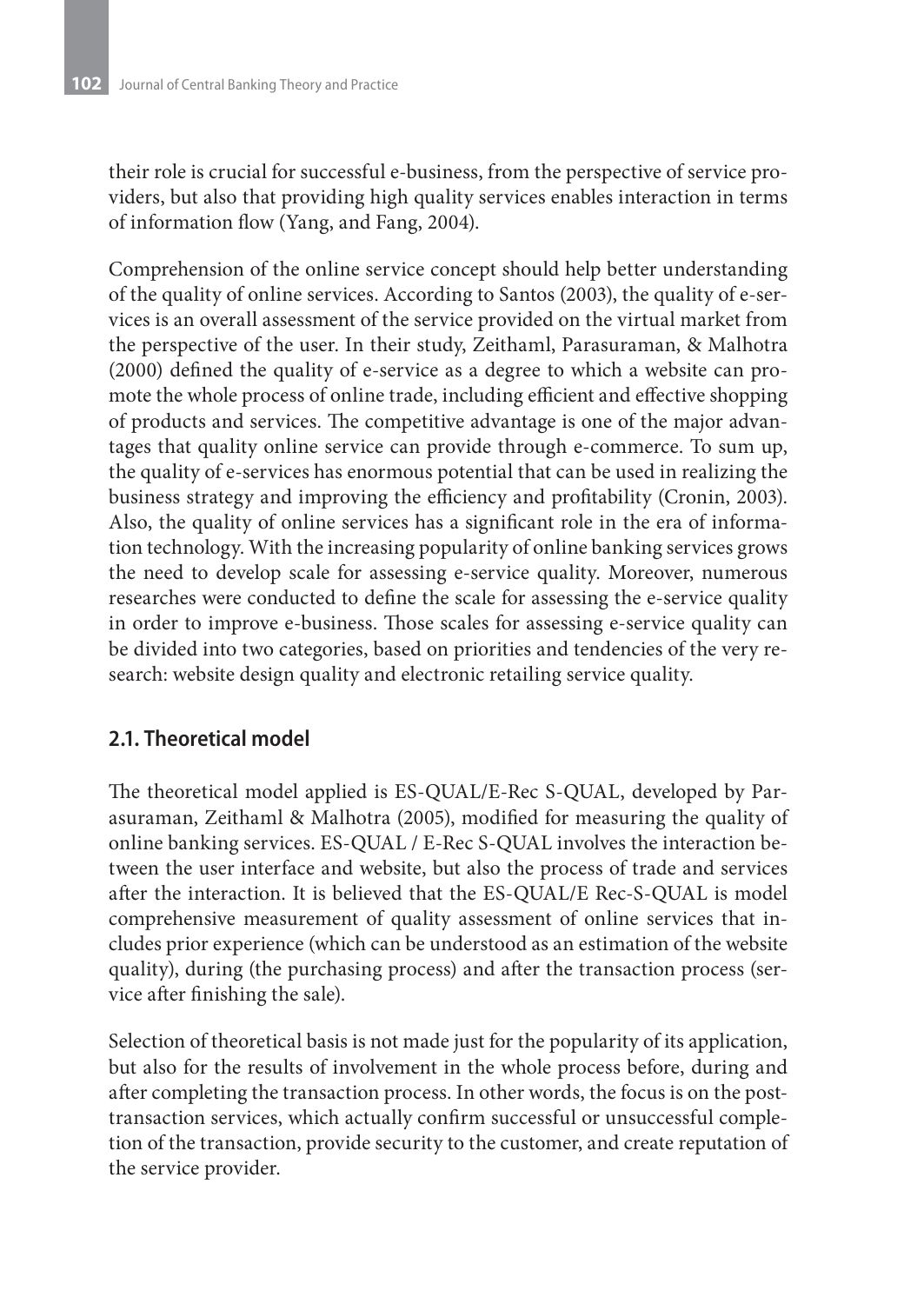The model established in this paper was revised by the ES-QUAL/E-Rec S-QUAL instrument. Quality dimensions of e-banking services consist of: efficiency, privacy, readiness to provide answers/contact, as well as dimensions of security, empathy, and website design. Some of them: effectiveness, privacy, responsiveness (willingness to provide answers/ contact) have been taken from the theoretical model ES-QUAL/E-Rec S-QUAL, which serves as the basis, while the rest of dimensions have been taken from other similar models in accordance with the needs of e-banking services in Montenegro.

**Efficiency**: Parasuraman et.al (2005) defined it as "the ease and speed of accessing and using the website", including the page loading speed, quick finding what is in the user's interest, etc. As a result, there are 6 items for this dimension in the survey for data collecting. In fact, the definition of efficiency includes "ease of navigation" and "approach" which have been mentioned in the first phase of the development of E-SERVQUAL instrument.

**Privacy/Trust**: This dimension is defined as the degree to which the site is safe and protects information about the user. Finally, there are three items on this dimension.

**Willingness to provide answers/contact**: This dimension combines responsiveness and contact. It actually means "effective solving problems and successful comeback through the website, as well as the availability via phone or online representatives". There are four questions in the survey for data collection, related to this dimension.

**Safety**: According to Parasuraman, Zeithaml, & Malhotra (2000), this dimension is defined as "confidence that the user feels while working on the website, its reputation, and clear and credible information provided through the website." This dimension covers five questions in the survey for data collection.

**Web site design**: This concept is very similar to the aesthetic dimension of the website that have been mentioned in the first phase of developing the E-SER-QUAL instrument (2000). The website aesthetics is defined as "the look of the site" Parasuraman et al (2000). According to Ho & Lin (2010) website design referred to the design of website, such as content updating coinciding with dimensions of a lot of previous studies (Aladwani, and Palvia, 2002; Yang, and Fang, 2004), but not limited to technical development, visual design etc. Wolfinbarger & Gilly (2001) have said that access to information plays an important role in online shopping. However, this system helps users to more time savings, if the information is available and accessible. In general, web design can facilitate the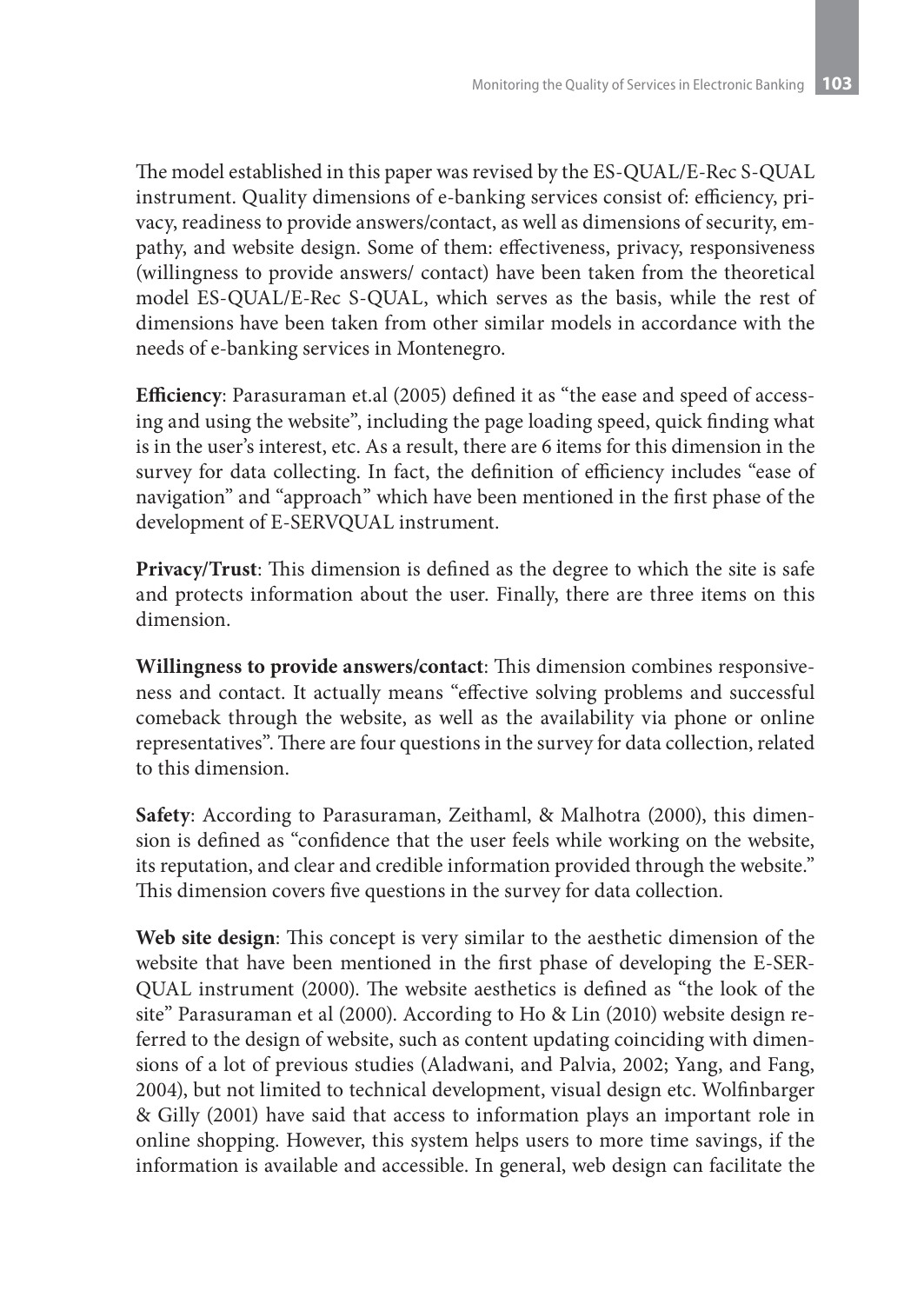application of information technology, and access to online banking services. This dimension includes four items in the survey for data collection.

**Empathy**: This dimension is defined as "providing attention, individualised attention to customers" (Parasuraman, Valerie, Zeithaml & Berry, 1985). To make it easily understandable, this actually means that providers put themselves in the position of consumers. According to the real needs of consumes, the products and services are manufactured and offered. At the same time, based on Parasuraman et.al (2000), customization is defined as "how much and how easy the website can be adjusted to individual users, their purchase history, and ways of their purchases." As such, the dimension of customization has typical characteristic of empathy. This dimension is defined through four questions in the survey for data collecting.

**Compensation/preferential treatment**: According to Parasuraman et.al (2005), this dimension is defined as "the degree to which the website reimburse customers for the problem that has occurred." This dimension is linked to the dimension of "price knowledge", which is explored in the first phase of E-SERVQUAL development by Zeithaml et al. (2000). Originally, these dimensions have been used for measuring the quality of online shopping services when problems occur. Ratings of respondents are classified through two questions in the survey for data collection.

## **3. Methodology**

The aim of the theoretical part is to obtain the necessary information and knowledge about e-banking, and to establish the corresponding multiple scale for measuring the quality of electronic services based on ES-QUAL E-Rec S-QUAL model and other related models. The empirical part tests the models through data collection and statistical analysis with a focus on the analysis of factors, in order to ultimately obtain an improved scale for measuring the quality of online banking in Montenegro.

Hence, we have combined qualitative and quantitative research. Qualitative research has allowed deeper understanding of e-banking and its quality. "Empirical insight" has connected the theory with real life practice. Through quantitative research, the focus was on data collecting and processing, in order to ensure reliability and validity. (Amaratunga et al, 2002).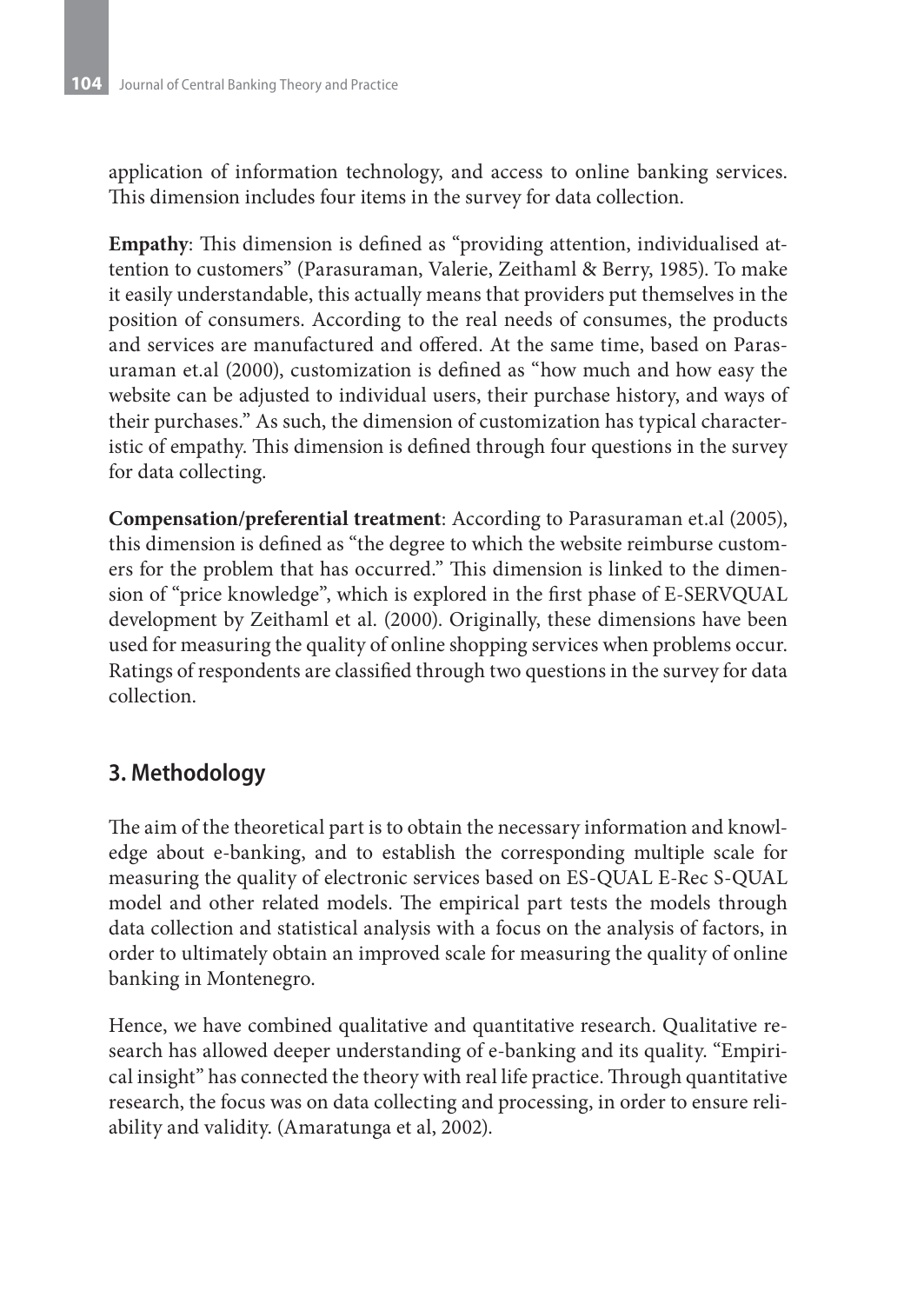The five-point Likert scale was used to measure and assess the attribute quality of service in the survey that has been used in the study. It is most commonly used and considered to be the simplest. It consists of five different levels of attitudes. The usual form of a five-point scale includes the following: 1. «I strongly disagree», 2. «I agree», 3. «I am neutral», 4. «I agree to a large extent», 5 «I fully agree». Thus, each number can represent a different attitude level. Once we collected all the polls, we used the quantitative method to determine «to which extent» the customer sees and experiences the quality of e-banking services in Montenegro today. In addition, based on the collected data, it was necessary to perform statistical analysis, i.e. analysis of the factors. Also, thanks to the statistical data analysis, the results of measuring the quality of e-banking can be tested and further improved.

Data collected for the purposes of this study have been analysed in SPSS software. According to the purpose defined in the empirical part of the study, to manage data obtained from the survey we used: descriptive statistics, correlation of the items with the total score (item-total), Cronbach's alpha reliability test, a detailed analysis of the factors, using analysis of the principal components through method of extraction.

### **4. Data analysis**

Before the EFA (Factor Exploratory Analysis), KMO (Kaiser-Meyer- Olkin) test and Bartlett's test have been conducted to ensure adequate factor analysis for this measurement. KMO index higher than 0.5 is a standard for performing factor analysis. P-value of Bartlett's test is below 0.05. The adequacy of KMO test and adequacy of the sample is 0.932. Exploratory factor analysis is adequate for further measurement. (Table 1)

**Table 1: KMO and Bartlett's Test**

| Kaiser-Meyer-Olkin Measure of Sampling<br>Adequacy. |                    | .932     |
|-----------------------------------------------------|--------------------|----------|
| Bartlett's Test of Sphericity                       | Approx. Chi-Square | 3803.418 |
|                                                     | Γh                 | 406      |
|                                                     | Sig.               | .000     |

After the previous step, factor analysis with Principal Component Analysis, as a method of extraction, was performed in 135 cases. The analysis has provided results indicating that three factors could be drawn from all the data. According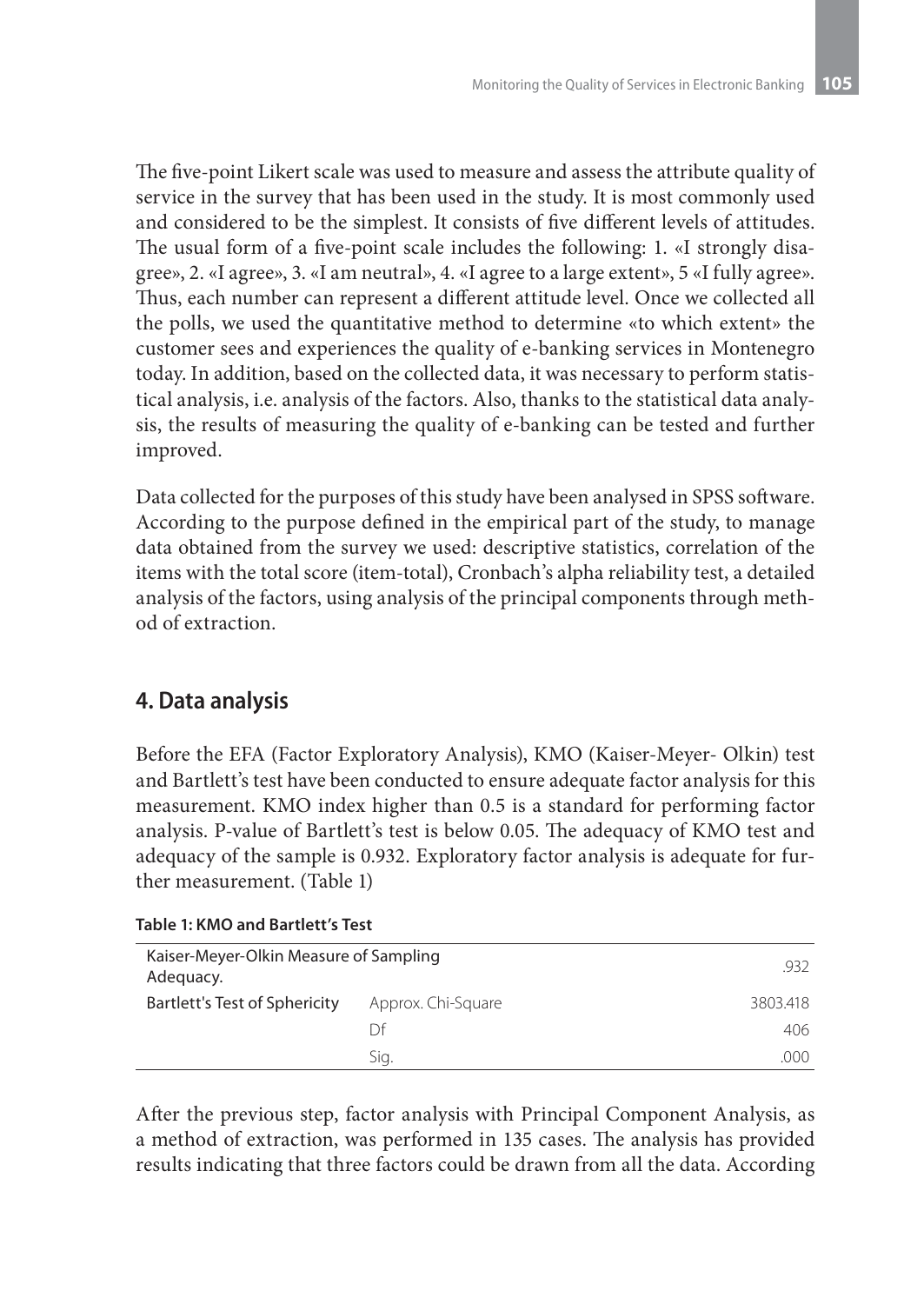to the Kaiser's criterion, the number of factors is performed if the value is higher than 1.

The Rotated Component Matrix (Table 2) shows the correlation between each variable (rows) and various factors (columns). Each variable should refer to the factor with best correlation. Variable Q23 was ejected from the model because it almost equally correlated two factors.

|                |      | Component |      |
|----------------|------|-----------|------|
|                | 1    | 2         | 3    |
| bo10           | .805 |           |      |
| wd18           | .677 |           |      |
| wd20           | .674 |           |      |
| po15           | .668 |           |      |
| po16           | .667 |           |      |
| wd19           | .629 |           |      |
| bp7            | .628 |           |      |
| po17           | .599 |           |      |
| bp9            | .589 |           |      |
| bp8            | .579 |           |      |
| po14           | .575 |           |      |
| po13           | .560 |           |      |
| na28           | .535 |           |      |
| $\mathsf{E}4$  |      | .786      |      |
| E <sub>2</sub> |      | .761      |      |
| E3             |      | .715      |      |
| E5             |      | .694      |      |
| E1             |      | .684      |      |
| em23           |      |           | .572 |
| E6             |      | .524      |      |
| wd21           |      | .524      |      |
| wd22           |      | .519      |      |
| na27           |      |           | .746 |
| po12           |      |           | .685 |
| em24           |      |           | .674 |
| bo11           |      |           | .612 |
| em25           |      |           | .602 |
| em26           |      |           | .596 |
| na29           |      |           | .592 |

#### **Table 2: Rotated Component Matrix (a)**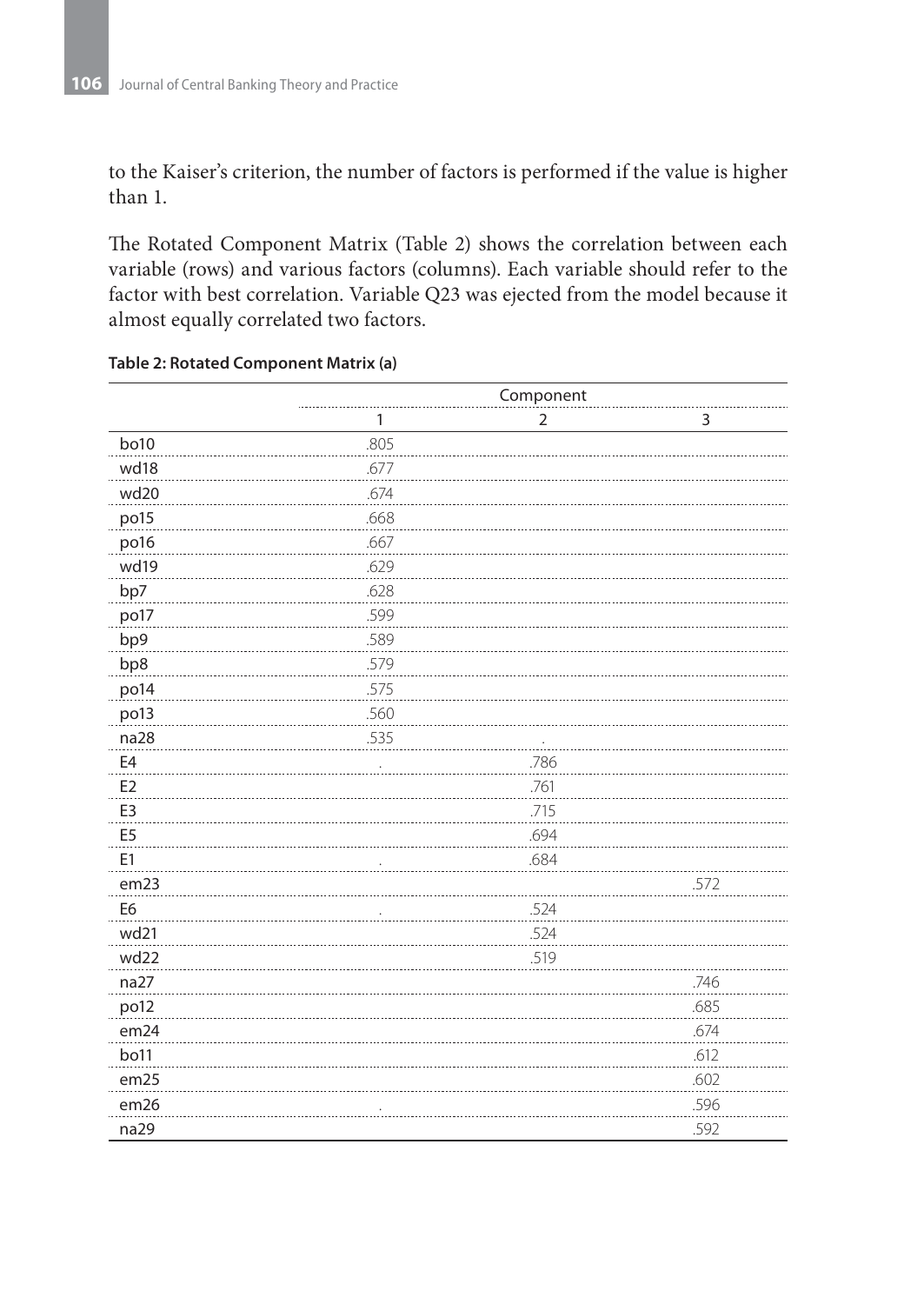Factor analysis has resulted in changing dimensions of the initial model. Based on the analysis of dispersion level within factor, authors have created new dimensions such as: website, design and reliability, efficiency, communication, and empathy (Table 3).

| Description of dimensions      |
|--------------------------------|
| Website design and reliability |
| <b>Effectiveness</b>           |
| Communication and empathy      |

### **Table 3: New dimensions**

### 4.1.1. Reliability and validity

Reliability refers to internal reliability or internal consistency, i.e. the extent to which all items of one dimension can measure the same thing and express the same idea. The Cronbach's Alpha Test of reliability was applied for this purpose. Table 4 shows the result according to the new dimensions, which confirm the high reliability.

Validity is the "possibility of scale or measuring instrument to measure what needs to be measured" (Eriksson and Wiederscheim-Paul, 1997, p.38). Although there are various types of validity, including apparent (facial) validity, construct validity, criterion validity, etc., the construct validity is determined. It is defined as the «degree to which an instrument measures the ability or theoretical construct that needs to be measured» (Miles, & Huberman, 1994, p. 87). Convergent and discriminant (divergent) validity were applied for the purpose of assessing the construct validity.

Table 4 shows that all dimensions are highly reliable and items related to each dimension can be used to measure the related construct. The survey covers 164 completed questionnaires, of which 135 were completed, so the questionnaires with missing data were eliminated, (i.e. 135 respondents were analysed).

| Description of dimensions      | Cronbach's Alpha |
|--------------------------------|------------------|
| Website design and reliability | 0970             |
| <b>Effectiveness</b>           | U 0 2 0          |
| Communication and empathy      | N 898            |
|                                |                  |

**Table 4: Cronbach's Alpha Test by dimensions**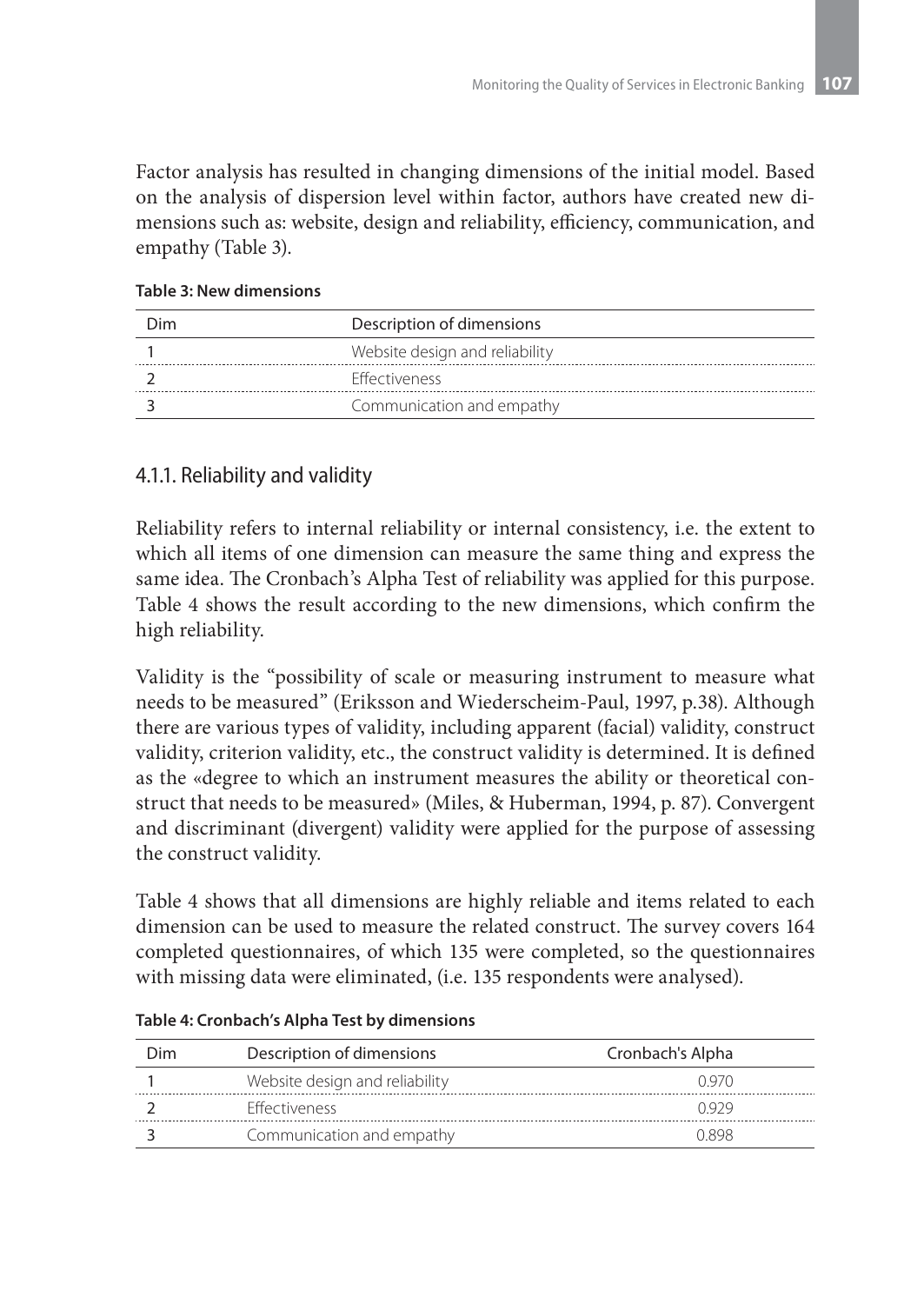### 4.1.2. Descriptive statistics

**Demographic data**. We can see demographic information about the interviewed users. As shown in Table 5, there are 43.7% male users, and 56.3% female users. As shown in Table 6, 66.7% of the users are between 19 and 28 years old, and 25.2% are between 29 and 38 years old, which is understandable in accordance with the criteria of the target group between 19 and 38. Most of the respondents are company employees. Clearly, online banking services are very popular among people with a university degree. Also, e-banking is popular among employees in different areas, as the percentage that applies to them is higher than 20%. As seen in Table 9, the users of all income categories have significant interest in online banking.

#### **Table 5: Gender**

|        | Frequency | Percent | Cumulative Percent |
|--------|-----------|---------|--------------------|
| Male   |           |         |                    |
| Female |           |         | (1)                |
| Total  |           | (1)     |                    |

**Table 6: Age**

|              | Frequency | Percent | <b>Cumulative Percent</b> |
|--------------|-----------|---------|---------------------------|
| 18 and below |           | フフ      |                           |
| 19-28        |           | 66 7    | 68 9                      |
| 29-38        |           | フ5 フ    | 94 1                      |
| 39 and above |           |         | 100 O                     |
| Total        |           | . വ വ   |                           |

#### **Table 7: Education**

|                       | Frequency | Percent | <b>Cumulative Percent</b> |
|-----------------------|-----------|---------|---------------------------|
| High School (4 years) |           | I 41    | 14 1                      |
| Faculty (basic study) |           | 696     |                           |
| Master's degree       |           | 156     | 99 3                      |
| PhD.                  |           |         | INN N                     |
| ntal                  |           | ገበ በ    |                           |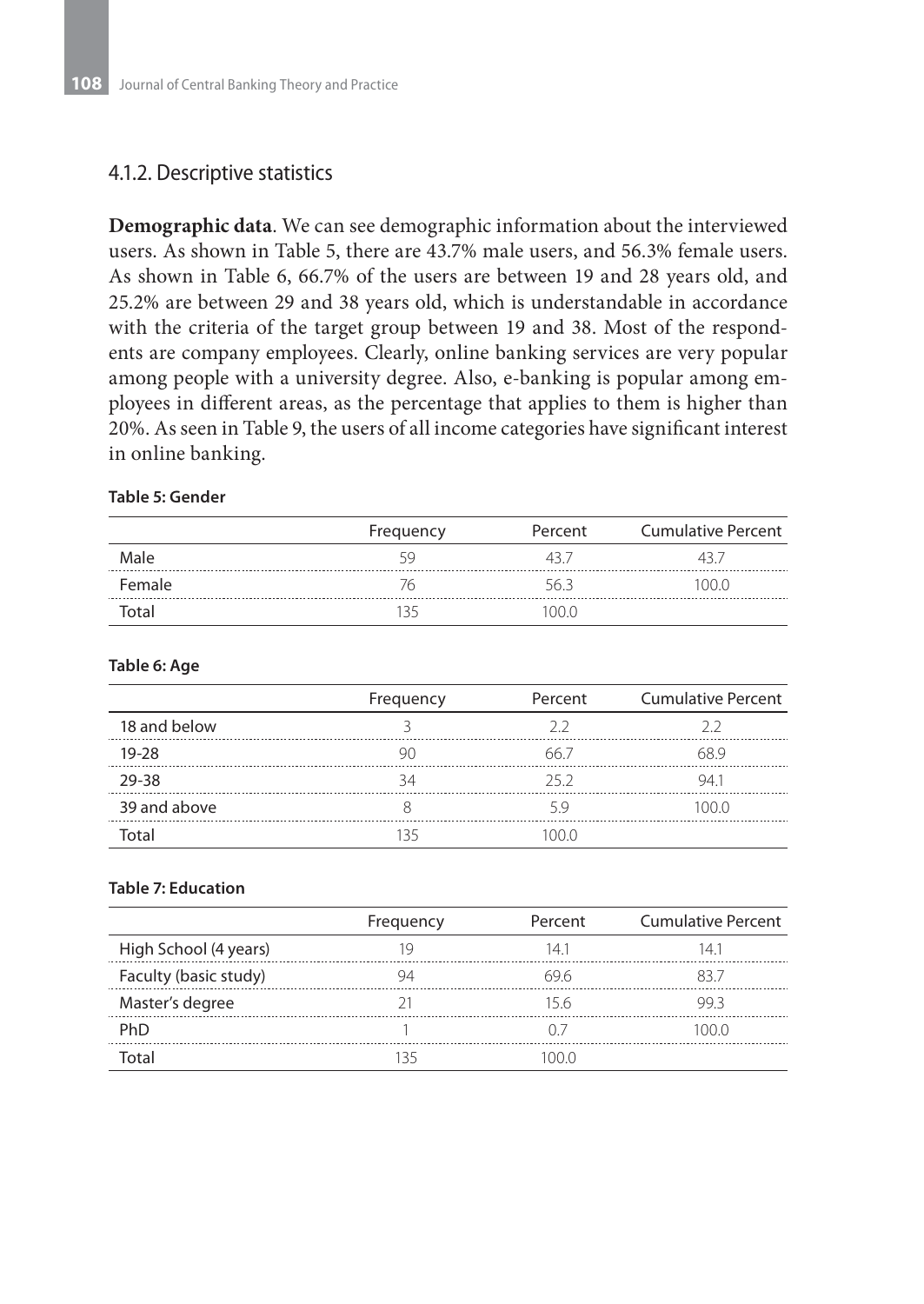#### **Table 8: Occupation**

|                         | Frequency | Percent | <b>Cumulative Percent</b> |
|-------------------------|-----------|---------|---------------------------|
| Company employee        | 52        | 38.5    | 385                       |
| Administration employee | 26        | 193     | 578                       |
| Student                 |           | 20 O    | 778                       |
| Just an employee        |           | 59      | 837                       |
| Worker                  |           | 52      | 889                       |
| Unemployed              |           | 67      | 956                       |
| Other                   | 6         | 44      | 1000                      |
| Total                   | 135       | INN N   |                           |

#### **Table 9: Average earnings**

|                          | Frequency | Percent | <b>Cumulative Percent</b> |
|--------------------------|-----------|---------|---------------------------|
| less od 200 $\epsilon$   |           | 21.5    | 21 5                      |
| 200 to 300 €             | 76        |         | 40 Z                      |
| 300 to 500 €             |           | 74 4    | 65 2                      |
| More than 500 $\epsilon$ |           | 348     | nn n                      |
| Total                    |           |         |                           |

**Analyses that relate to the use of e-banking**. The profile of e-banking user can be seen in Tables 10 to 16. Table 11 shows that Crnogorska komercijalna banka (owned by OTP Bank of Hungary) is the one most used for online banking.

|                               | Frequency | Percent | <b>Cumulative Percent</b> |
|-------------------------------|-----------|---------|---------------------------|
| Crnogorska komercijalna banka | 39        | 289     | 289                       |
| Societe Generale Montenegro   | 79        | 21.5    | 504                       |
| Erste banka                   | 8         | 59      | 563                       |
| Atlas banka                   |           | 52      | 615                       |
| Prva banka Crne Gore          |           | 81      | 696                       |
| Hipotekarna banka             |           | 11 1    | 807                       |
| Other                         | 26        | 193     | 100 O                     |
| Total                         | 135       | 100 O   |                           |

#### **Table 10: Client's bank**

According to Table 11.10% of customers use e-banking more than 8 times per month and 53.3% use e-banking services twice a month or less. Table 13 shows that the most common e-banking is daily payments and payments of bills. Less popular service is investing and financing online. Table 16 shows that more than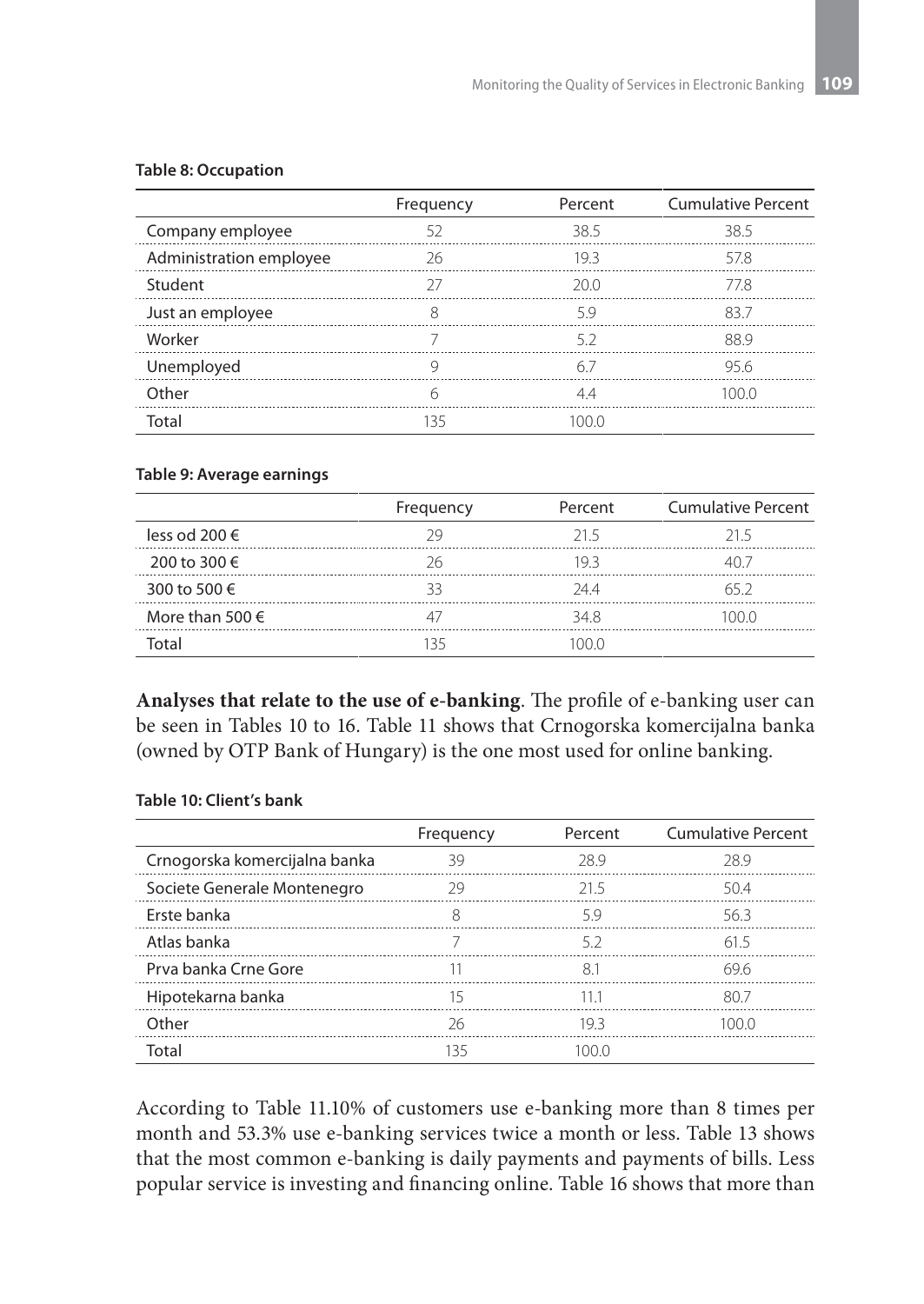60% of users have more than one year of experience in e-banking. The result is quite good and shows that e-banking is widespread. Furthermore, the Internet is the most powerful advertising channel, with essential attributes of quality: safety, convenience, and ease of use.

|                   | Frequency | Percent | Cumul. percent |
|-------------------|-----------|---------|----------------|
| Two times or less |           | 533     | 533            |
| 3-5 times         |           | 274     |                |
| 6-8 times         |           |         | 874            |
| 8 or more times   |           | 104     | 978            |
|                   |           |         | nn r           |
| へキっ               |           |         |                |

#### **Table 11: Frequency of use per month**

#### **Table 12: Reasons of use**

|                                           | Frequency | Percent | Cumul. percent |
|-------------------------------------------|-----------|---------|----------------|
| Online shopping and payment               |           | 415     | 41.5           |
| Time saving and comfort                   |           | 326     | 74 1           |
| Easier than going to the bank             |           | 14 1    | 881            |
| Necessity of use for some<br>transactions | 16        | 11 Q    | 100 O          |
| -ntal                                     |           |         |                |

#### **Table 13: Types of services**

|                         | Frequency | Percent | Cumul. percent |
|-------------------------|-----------|---------|----------------|
| Money transfer          | 36        | 26.7    | 26 7           |
| Investing and financing |           | 44      | 31 1           |
| Daily operations        |           | 333     | 644            |
| Payment of bills        |           | 178     | 82 2           |
| Account balance         |           | 13 3    | 956            |
| All of the above        |           |         | nn r           |
| -<br>∩†a                |           |         |                |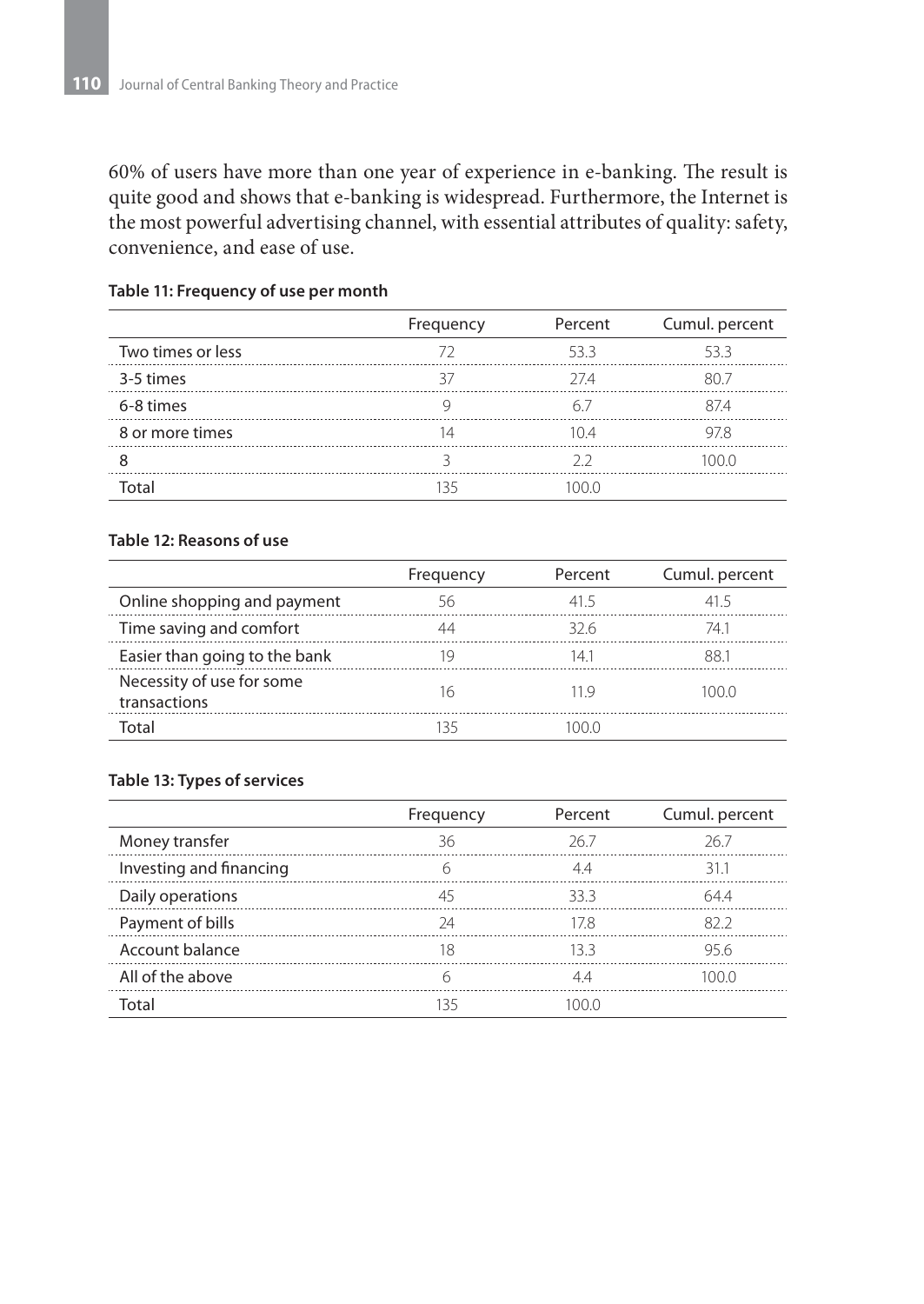|                                        | Frequency | Percent | Cumul. percent |
|----------------------------------------|-----------|---------|----------------|
| Internet                               | 64        | 474     | 47.8           |
| Directly from a friend or acquaintance | 28        | 20.7    | 68.7           |
| Television                             |           | 30      | 716            |
| Promotion of bank staff                | 24        | 178     | 89.6           |
| Magazines and newspapers               |           |         | 903            |
| Other sources                          | 13        | 9.6     | 1000           |
| Total                                  | 134       | 993     |                |
| Missing                                |           |         |                |
|                                        | 135       | ח חרו ו |                |

#### **Table 14: Information about E-Banking**

#### **Table 15: Quality of service**

|                                     | Frequency | Percent | Cumul. percent |
|-------------------------------------|-----------|---------|----------------|
| Safety                              | 38        | 281     | 28.1           |
| Lower commissions                   |           | 59      | 341            |
| Quality of staff providing services |           |         | 363            |
| Benefits and ease of use            |           | 319     | 681            |
| Adaption to customer service        |           |         | 76 3           |
| All of the above                    | スフ        | 23 Z    | INN N          |
| Total                               | 135       |         |                |

#### **Table 16: Years of use**

|                   | Frequency | Percent | Cumul. percent |
|-------------------|-----------|---------|----------------|
| Less than 1 year  |           | 38.5    | 38 5           |
| 1 to 3 years      |           | 28 Q    |                |
| 3 to 5 years      |           | 27 D    | 29 A           |
| More than 5 years |           |         | nn n           |
| Total             |           |         |                |

### 4.1.3. Analysis of respondent's satisfaction (quality dimensions)

The idea behind these calculations is to conclude on the relative satisfaction of respondents for each survey and different quality dimensions separately. The results of this analysis show the real quality of e-banking and what should be done in the future. The highest percentage of answers (46%) in all dimensions is 2 (I agree), which can be taken as a solid level of satisfaction with e-banking. Espe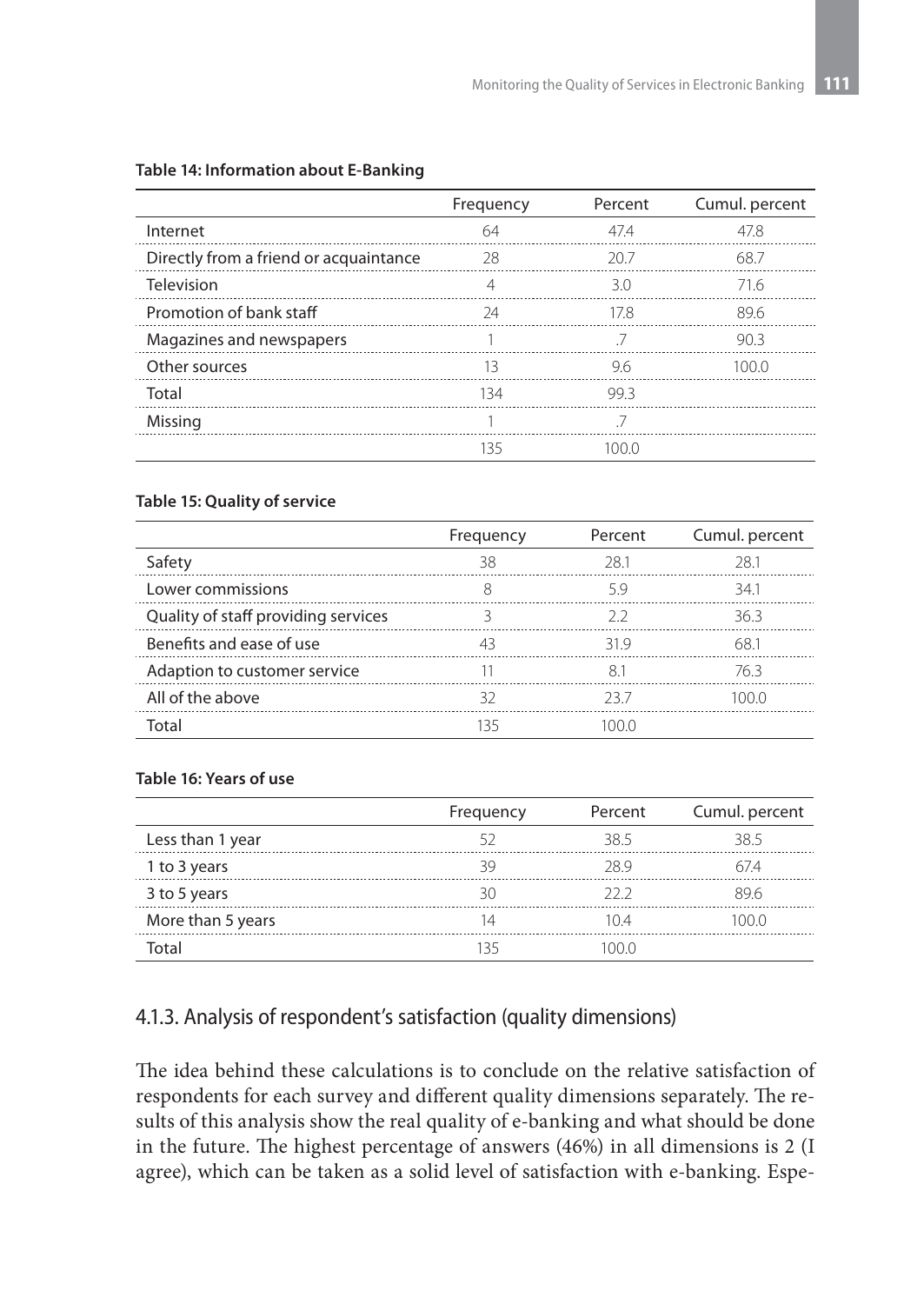cially important for the overall picture is that only 11% of respondents chose 1 (I totally disagree), which is really positive and indicates that e-banking has a serious progress in Montenegro. This calculation shows satisfaction with the quality of e-banking services, which dimensions and elements need to be more developed, and which aspects of online services should be given special attention?

Table 18 shows response frequencies in percentages by the Likert scale degrees and in all respects in order to gain a deeper insight into how customers perceive the quality of e-banking services that they utilize, based on different quality dimensions of the modified theoretical model. Table 17 summarizes the response frequency by dimensions.

|                            | Degrees of Likert scale |      |      |  |    |
|----------------------------|-------------------------|------|------|--|----|
|                            | 1%                      | ን‰   | 3 %  |  | 5% |
| Web design and reliability |                         | 43 R |      |  |    |
| <b>Effectiveness</b>       | 122                     | トト く | 184  |  |    |
| Communication and empathy  |                         |      | 7Q R |  |    |

#### **Table 17: Percentage schedule of responses by questions**

Calculating the percentage of those who chose 1 from the Likert scale shows how many respondents are dissatisfied with the quality. First, it must be observed that the percentages of dissatisfied respondents are not so high (website design and reliability 11.1%, efficiency 12.2%, communication and empathy 12.5%). Detailed insight shows that a greatest dissatisfaction is with questions 7, 14, and 3.

The number of respondents who chose level 2 on the Likert scale is high (43.3 for website design and reliability, 55.3 for efficiency, and 52.3 for communication and empathy). Slightly lower is the percentage of the design dimensions and reliability. The number of people who chose level 3 is symptomatic (22.1for website design and reliability, 18.4 for efficiency, and 29.8 for communication and empathy). Slightly lower is percentage of the design dimensions and reliability. The number of people who chose level 4 on the Likert scale is low (15.1 for website design and reliability, 20.8 for efficiency, 13.7 for communication and empathy).

A respectable proportion can be noted at 4 and 5 degrees of the scale, about 20%, but it is also clear that e-banking services in Montenegro are not at a satisfactory level and that there is ample room to increase customer satisfaction. This applies to all dimensions.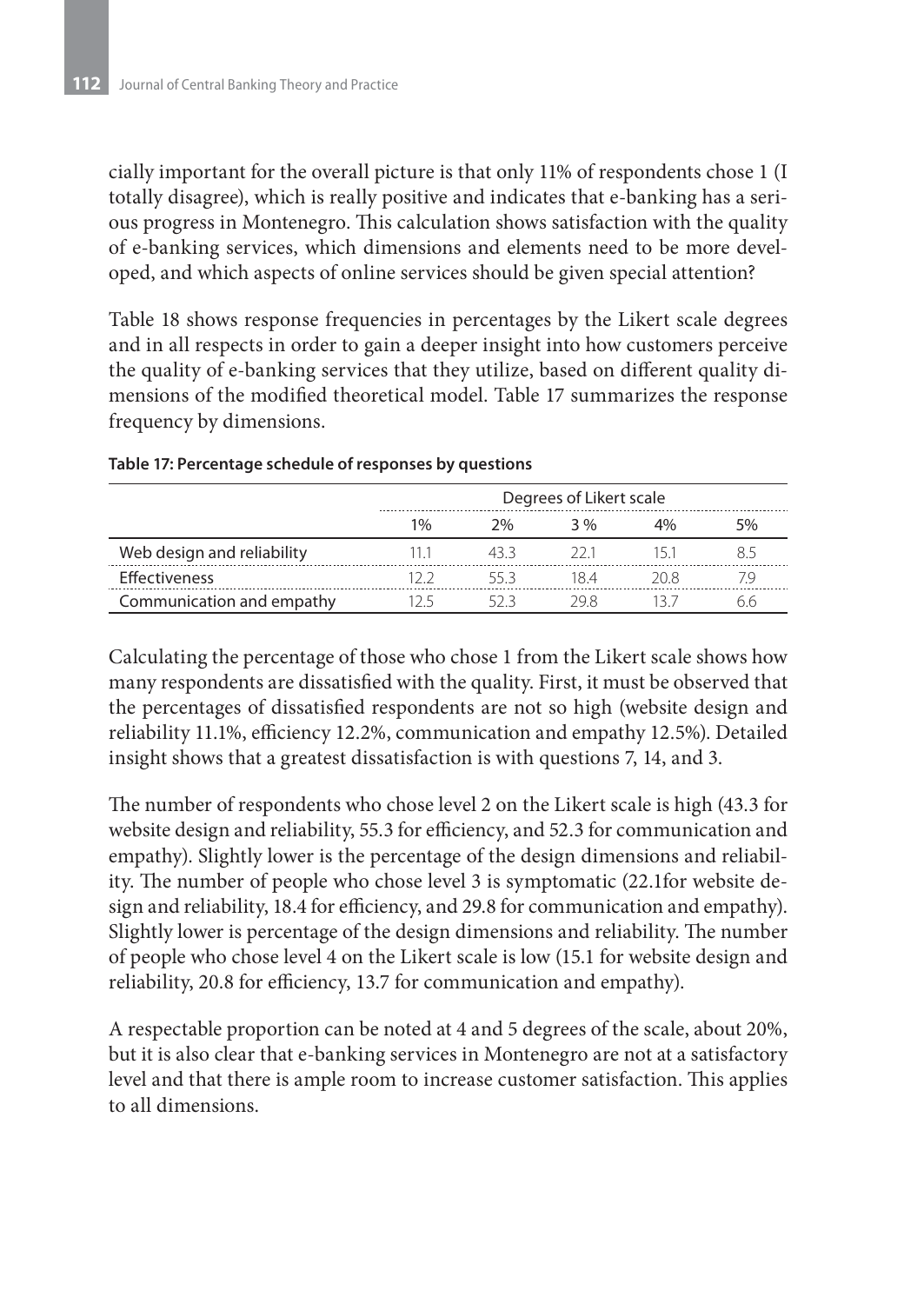| No.            | Questions       | Degrees of Likert scale |      |      |      |      |
|----------------|-----------------|-------------------------|------|------|------|------|
|                | Position        | 1%                      | 2%   | 3%   | 4%   | 5%   |
| $\mathbf{1}$   | 10 <sup>1</sup> | 9.6                     | 40.7 | 22.2 | 17.0 | 14.4 |
| $\overline{2}$ | 18              | 11.1                    | 44.4 | 20.0 | 14.8 | 9.6  |
| $\overline{3}$ | 20              | 11.9                    | 47.4 | 22.2 | 10.4 | 8.1  |
| $\overline{4}$ | 15              | 14.2                    | 41.0 | 23.1 | 11.9 | 9.7  |
| 5              | 16              | 8.1                     | 48.1 | 17.0 | 17.8 | 8.1  |
| 6              | 19              | 13.3                    | 44.4 | 21.5 | 11.1 | 9.6  |
| 7              | 7               | 15.6                    | 37.0 | 27.4 | 14.1 | 5.9  |
| 8              | 17              | 6.7                     | 47.4 | 20.7 | 17.0 | 8.1  |
| 9              | 9               | 5.2                     | 47.4 | 21.5 | 12.6 | 13.3 |
| 10             | 8               | 10.4                    | 42.2 | 17.8 | 20.0 | 8.9  |
| 11             | 14              | 18.5                    | 37.0 | 31.9 | 9.2  | 3.4  |
| 12             | 13              | 11.9                    | 41.5 | 18.3 | 21.5 | 5.9  |
| 13             | 28              | 8.1                     | 44.4 | 23.7 | 18.5 | 5.2  |
| 14             | $\overline{4}$  | 14.1                    | 47.4 | 15.6 | 16.3 | 6.7  |
| 15             | $\overline{2}$  | 11.1                    | 52.6 | 11.9 | 16.3 | 8.1  |
| 16             | 3               | 14.1                    | 43.0 | 14.8 | 23.7 | 4.4  |
| 17             | 5               | 8.1                     | 47.4 | 12.6 | 20.7 | 11.1 |
| 18             | 1               | 8.9                     | 56.3 | 13.3 | 14.8 | 6.7  |
| 20             | 6               | 8.1                     | 48.9 | 16.3 | 17.0 | 8.9  |
| 21             | 21              | 12.6                    | 44.5 | 21.5 | 19.3 | 5.2  |
| 22             | 22              | 8.1                     | 46.7 | 23.0 | 17.8 | 4.4  |
| 23             | 27              | 8.4                     | 47.9 | 21.0 | 18.5 | 4.2  |
| 24             | 12              | 9.6                     | 43.0 | 34.1 | 8.9  | 3.7  |
| 25             | $\overline{24}$ | 14.8                    | 40.0 | 25.9 | 15.6 | 3.7  |
| 26             | 11              | 8.9                     | 47.4 | 22.2 | 12.6 | 8.9  |
| 27             | 25              | 11.1                    | 43.7 | 30.4 | 8.9  | 5.9  |
| 28             | 26              | 11.1                    | 44.4 | 22.2 | 6.3  | 5.9  |
| 29             | 29              | 11.1                    | 47.4 | 23.0 | 11.1 | 7.4  |

#### **Table 18: Percentage schedule of responses on a scale by question**

# **5. Conclusion**

Today, banking is undergoing intensive transformation under the influence of information and communication technologies. Considering that high investments in the Internet infrastructure, customer satisfaction, and his/her binding is a crit-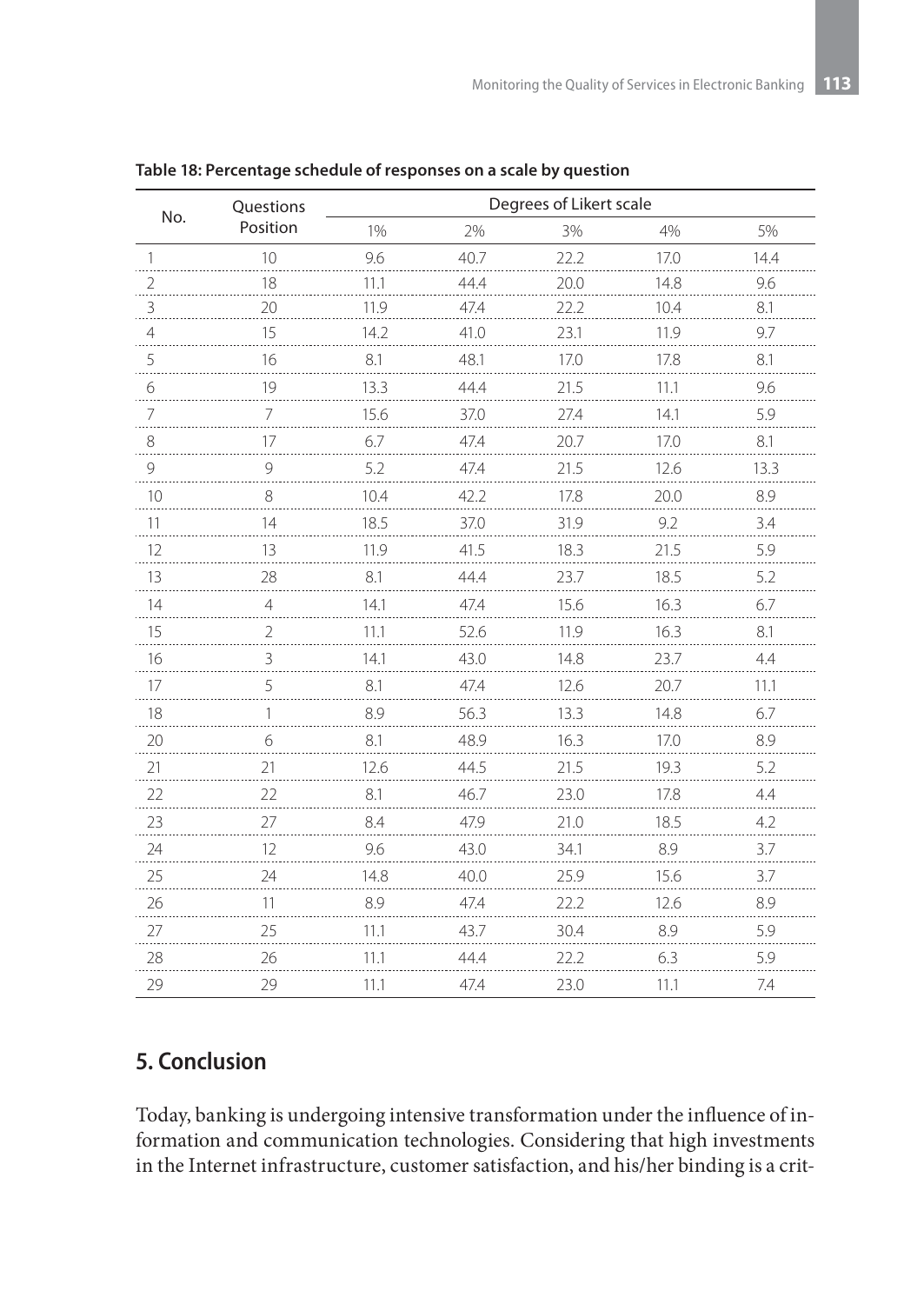ical success factor in e-banking, creating positive customer value on the Internet requires the establishment of long-term customer relationships (Bauer Hammerschmidt & Falk, 2005). One way to achieve customer satisfaction and their loyalty is to offer high quality services. This is the reason why banks should be trained to measure and assess the quality of their online banking services. Without this information, banks simply cannot take corrective actions if customers are not satisfied with their services, which leads to the total failure of e-banking.

The theoretical part of this paper defined and established the suitable multiple ebank service measurement scale based on E-SERVQUAL model and other related models. In the empirical pat of the paper, the model for measuring the quality of services of e-banking was created, taking into account specificity of e-banking in Montenegro. The model allows drawing conclusions on customer satisfaction with the quality of various e-banking dimensions.

The Cronbach Alpha Reliability Test and the Component Analysis were used for data analysis and testing. The Cronbach Alpha Reliability Test showed the relative reliability of dimensions used in the model. Analysis of the major components has led to some changes in the initial theoretical model, based on previously conducted studies: the number of dimensions was reduced to three, including web design and reliability, efficiency, as well as communication and empathy.

Thus, the final version of an instrument for measuring e-banking quality consists of a scale with three dimensions: web design and reliability, efficiency and communication, and empathy, with 28 questions.

After modifying the theoretical model in order to obtain a better quality of instruments for determining e-banking quality, the authors performed a descriptive analysis. In addition, customer satisfaction with the different dimensions of quality relating to the modified theoretical model was assessed with a view to concluding which aspects of e-banking services should be improved and which must be monitored by the bank management. Given that research included a well-known European bank with branches in Montenegro, all information and knowledge gained in this survey could be applied to a variety of banks and countries. Research clearly indicates that users of e-banking are predominantly satisfied with the quality of online banking on a small scale. A significant number of users is completely dissatisfied (11%). Banks need to develop and promote all the dimensions to win customer satisfaction. The users of e-banking services must be pleased with the services of e-banking in a higher percentage, so in the coming period more and more users of traditional banking services could start using e-banking. Many users of electronic banking will inevitably imply the update of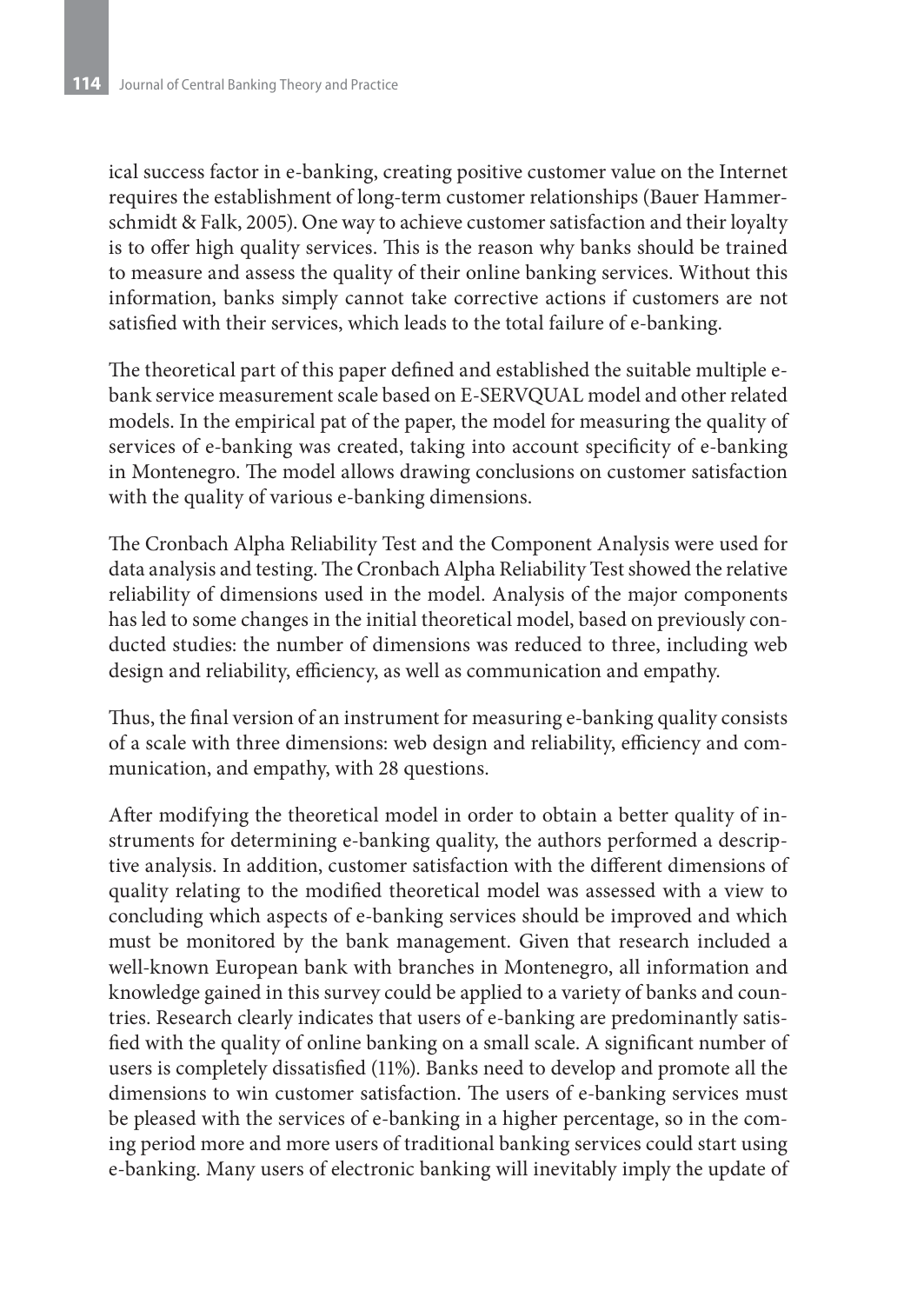the existing databases in commercial banks, by introducing more precise unambiguous data series, which will certainly lead to a higher customer satisfaction with e-banking services. The survey results indicate that there are underutilized promotional channels through which commercial banks could reach out to potential clients.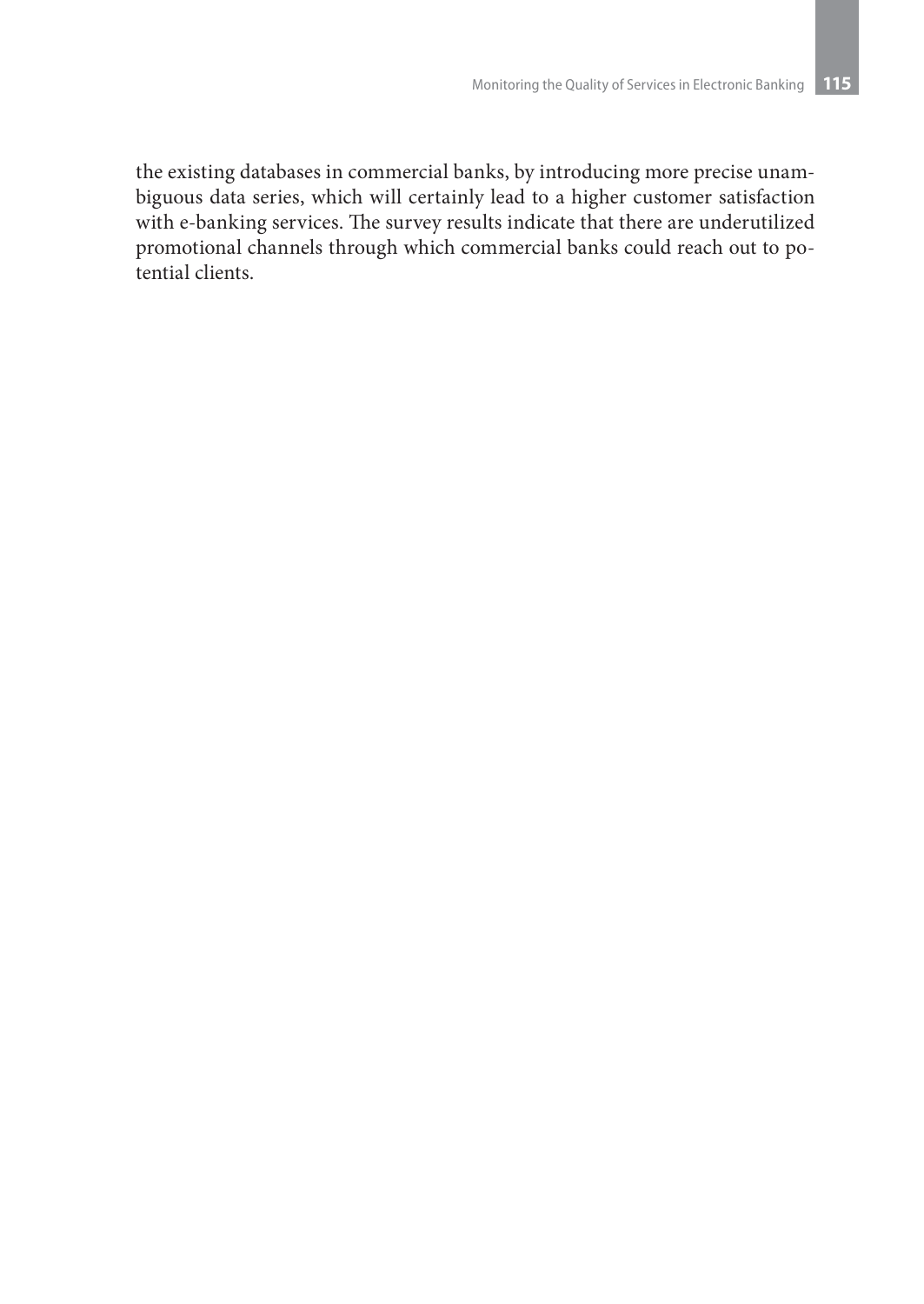## **References**

- 1. Aldwani, A., Plavia P. (2002), Developing and Validating an Instument For Measurin User-Perceived Web Quality, *Information & Menagement*, Elsevier.
- 2. Amaratunga, D., Baldry, D., Sarshar, M. & Newton, R (2002), Quantitative and Qualitative research in the built environment: application of mixed research approach, *Work Study*, Vol. 51, No 1, PP 17-31.
- 3. Babakus, E., B. G.W. (1992), An empirical assessment of the SERVQUAL scale, *Journal of Business Research 24.*
- 4. Bauer, H., Hammerschmidt, M & Falk, T. (2005). Measuring the quality of E-banking portals. International Journal of Bank Marketing, Vol. 23, No. 2, pp. 153-175.
- 5. Caraman J.M. (1990), *Consumer* perceptions of service quality: An assessment of the SERVQUAL dimensions, *Journal of Retailing 66.*
- 6. Cronin, M. (2003), *Transition and Globalisation*, Routledge, London, and New York
- 7. Eriksson, L.T., & Wiederscheim-Paul, F. (1997), Att Utreda, Forska och Rapportera, *Malmö: Liber Ekonomi*.
- 8. Grönroos, C. (1984), A Service Quality Model and its Marketing Implications, *European Journal of Marketing*, Volume 18, Iss:4.
- 9. Ho, C. T. B., and Lin, W. C. (2010) Measuring the Service Quality of Internet Banking: Scale.
- 10. Development and Validation. *European Business Review*, Vol. 22, No. 1, pp.5-24
- 11. Johnson, R. (1995), *The determinats of service quality: satisfiers and dissatisfiers*. *International journal of service industry management*, Vol.6, No.5, 1995.
- 12. Joseph, M., M. C., Joseph B. (1999), *Service quality in the banking sector: the impact of technology on service delivery*, *International journal of bank marketing*, Vol.17, No.4.
- 13. Keating, B., Rugimbana R., Quazi A. (2003), Differentiating between service quality and relationship quality in cyberspace, *Managing Service Quality*, 13, (3).
- 14. Kenova V., Jonasson P. (2006), *Quality online banking services*, *Technical Report*, Jonkoping International Business School.
- 15. Lewis B.R. (1991), Service quality: An international comparison of bank customers' expectations and perceptions, *Journal of Marketing Management* 7.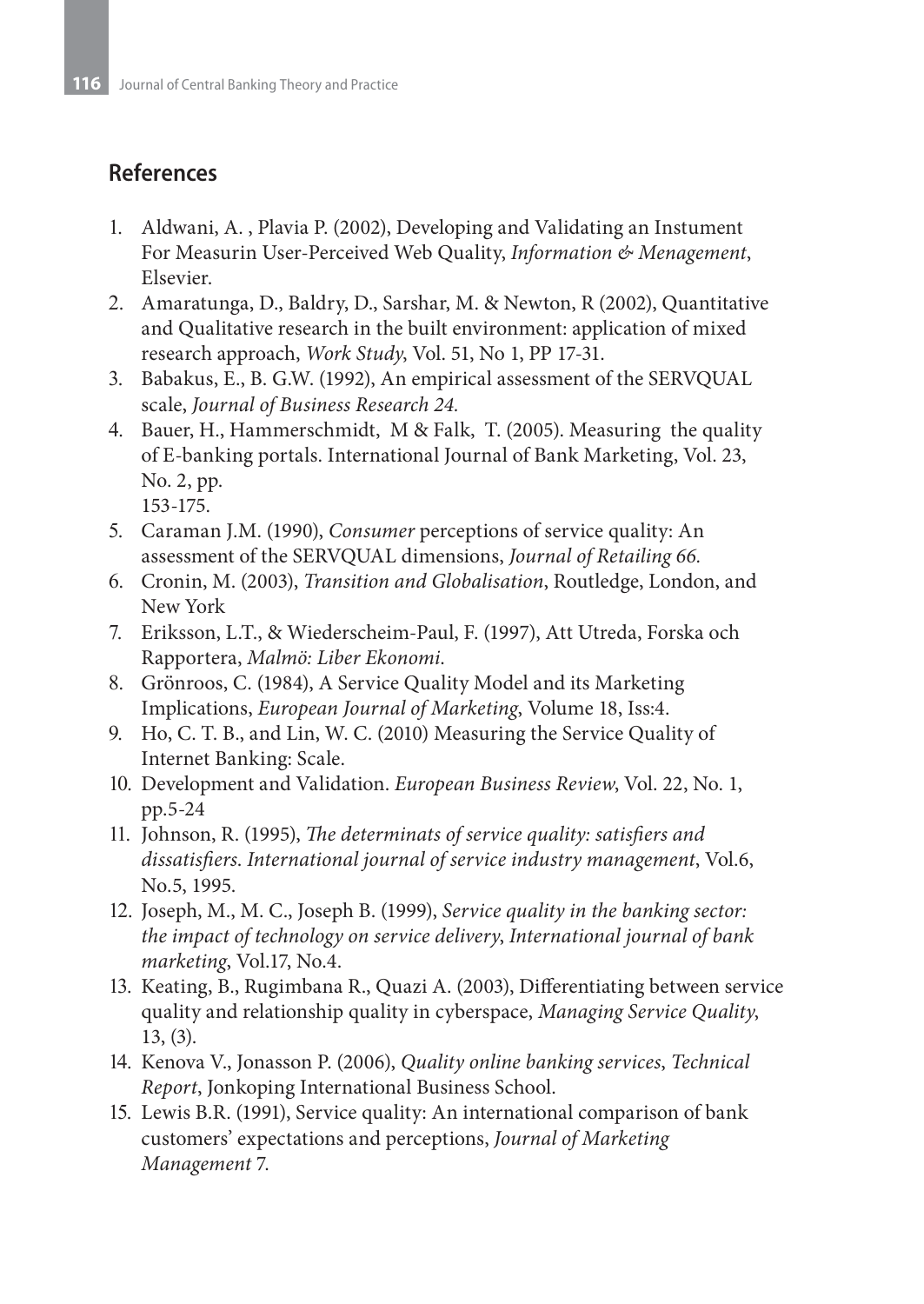- 16. Miles, M.B., & Huberman, A.M. (1994), *Qualitative Data Analysis*, Thousand Oaks, CA: SAGE Publications.
- 17. Parasuraman, A., Valerie, A. Zeithaml, L. Berry, L. (1985), A conceptual model of service quality and its implications for future research, *Journal of Marketing*, Vol.49 (4) Fall.
- 18. Parasuraman, A., Zeithaml, V., Malhotra, A. (2000), *E-S-QUAL A multiple-Item scale for assessing electronic service quality*, University of Miami, University of North Carolina at Chapel Hill.
- 19. Parasuraman, A., Zeithaml V., & Malhotra A. (2005), E-S-QUAL: A Multiple-Item Scale for Assessing Electronic Service Quality. *Journal of Service Research*, Vol.7, No.3, pp. 213-233.
- 20. Parasuraman, A., Zeithaml, Valerie A., Berry Leonard L.(1991), Refinement and reassessment of the SERVQUAL scale, *Journal of retailing*, Vol.67, No.4.
- 21. Parasuraman, A., Zeithaml, Valerie, A., Berry, L.(1991), Perceived service quality as a customer-based performance measure: An empirical examination of organizational barriers using an extended service quality model, *Human resource management*, Vol. 30, No.3
- 22. Parasuraman, A., Zeithaml, Valerie, A., Berry, L.. (1990), *Delivering quality services: Balancing customer perceptions and expectations,* USA: Free Press.
- 23. Parasuraman, A., Zeithaml, V. A. and Berry, L. L. (1988) "SERVQUAL: A Multiple-Item Scale for Measuring Consumer Perceptions of Services Quality", *Journal of Retailing*, Vol. 64 No. 1.
- 24. Parasuraman, A., & Grewal, D. (2000), *The impact of technology on the quality-value- loyalty chain: a research agenda*, *Journal of the Academy of Marketing Science*, Vol. 28, No. 1, pp. 168-174.
- 25. Santos, J. (2003), E-service quality: a model of virual service quality dimensions, An international Journal, Vol 13, Iss 3, pp 233-246, MCB UP Ltd.
- 26. Sethi, J., Bhatia, N. (2008), "*Elements of Banking and Insurance*", PHI Learning Private Limited, New Delhi.
- 27. Yavas, U., Bilgin, Z., Shemwell, D.J. (1997), Service quality in the banking sector in an emerging economy: a Customer Survey, *International journal of Bank marketing*, 15∕16.
- 28. Waite, K., Harrison, T. (2002), Consumer expectations of online information provided by bank Web sites, *Journal of Financial Services Marketing*, Vol.6, No.4.
- 29. Wang, Y., Lo, H., & Hui, Y. (2003), The antecedents of service quality and their influences on bank reputation: evidence from the banking industry in China. *Managing Service Quality*, Vol. 13, No.1, pp.72-83.
- 30. Wolfinbarger, M. and Gilly, M., (2001), Shopping Online for Freedom, Control, and Fun, *California Management Review* Vol. 43, No. 2: 34-56.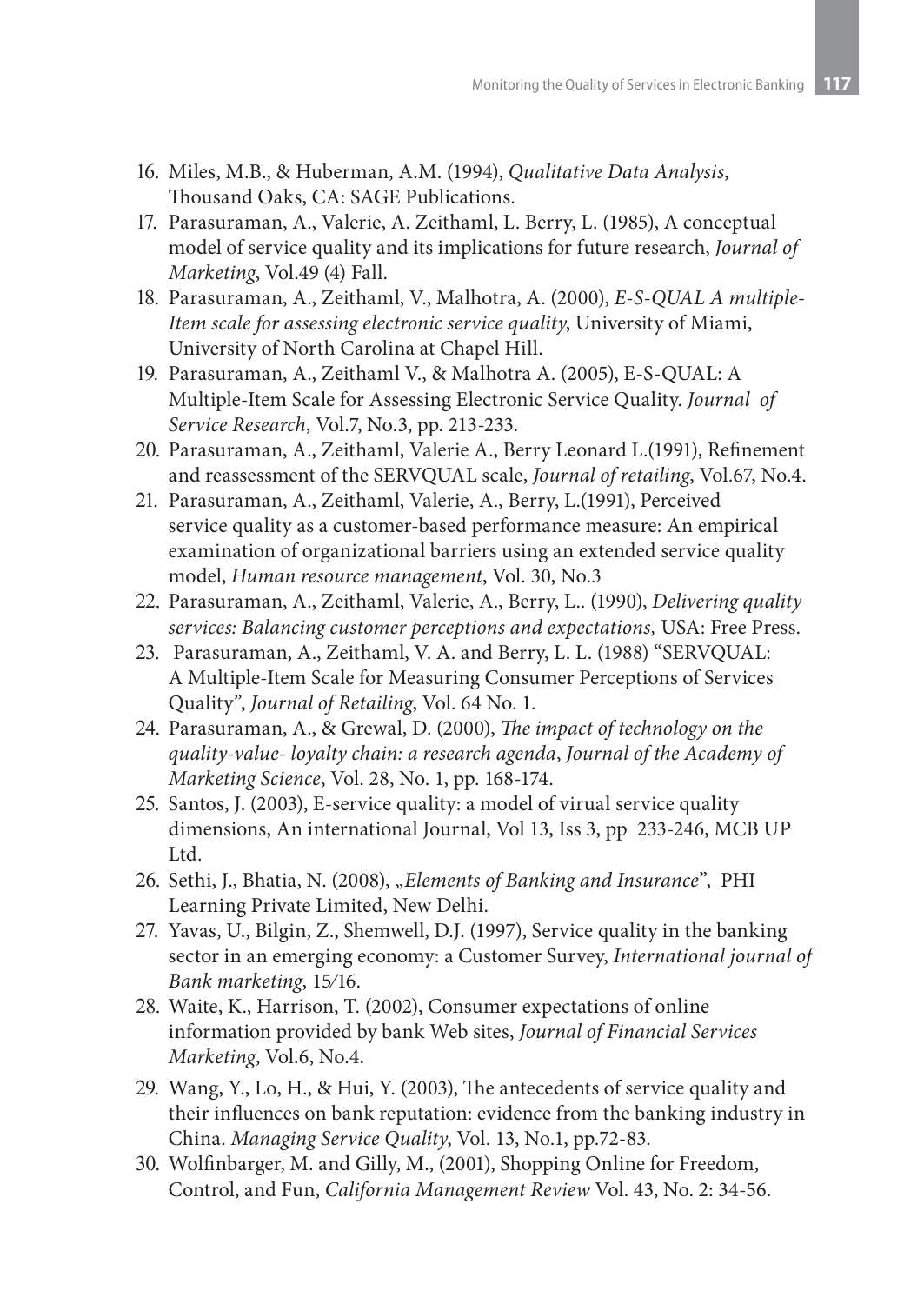- 31. Yang, Z., and X. Fang (2004), Online service quality dimensions and their relationships with satisfaction: A content analysis of customer reviews of securities brokerage services, *International Journal of Service Industry Management*, Vol. 15 No. 3, pp. 302-326.
- 32. Yang, Z., and M. Jun (2002), Consumer perception of e-service quality: From Internet purchaser and non-purchaser perspectives, *Journal of Business Strategies*, Vol. 19 No. 1, pp. 19-41.
- 33. Yang, Z. M Jun, and R.T. Peterson (2004): Measuring customer perceived online service quality: scale development and managerial implications, *International Journal of Operations & Production Management*, Vol. 24 No. 11, pp. 1149-1174.
- 34. Yang, Z. Yang, R.T. Peterson, and S. Cai (2003), Services quality dimensions of Internet retailing: An exploratory analysis, *Journal of Services Marketing*, Vol. 17 No. 7, pp. 685-70.
- 35. Zeithaml, V.A., Parasuraman, A. & Malhotra, A. (2000), A Conceptual Framework for Understanding E-Service Quality: Implications for Future Research and Managerial Practice. Marketing Science Institute, Working paper, Report Number 00-115.